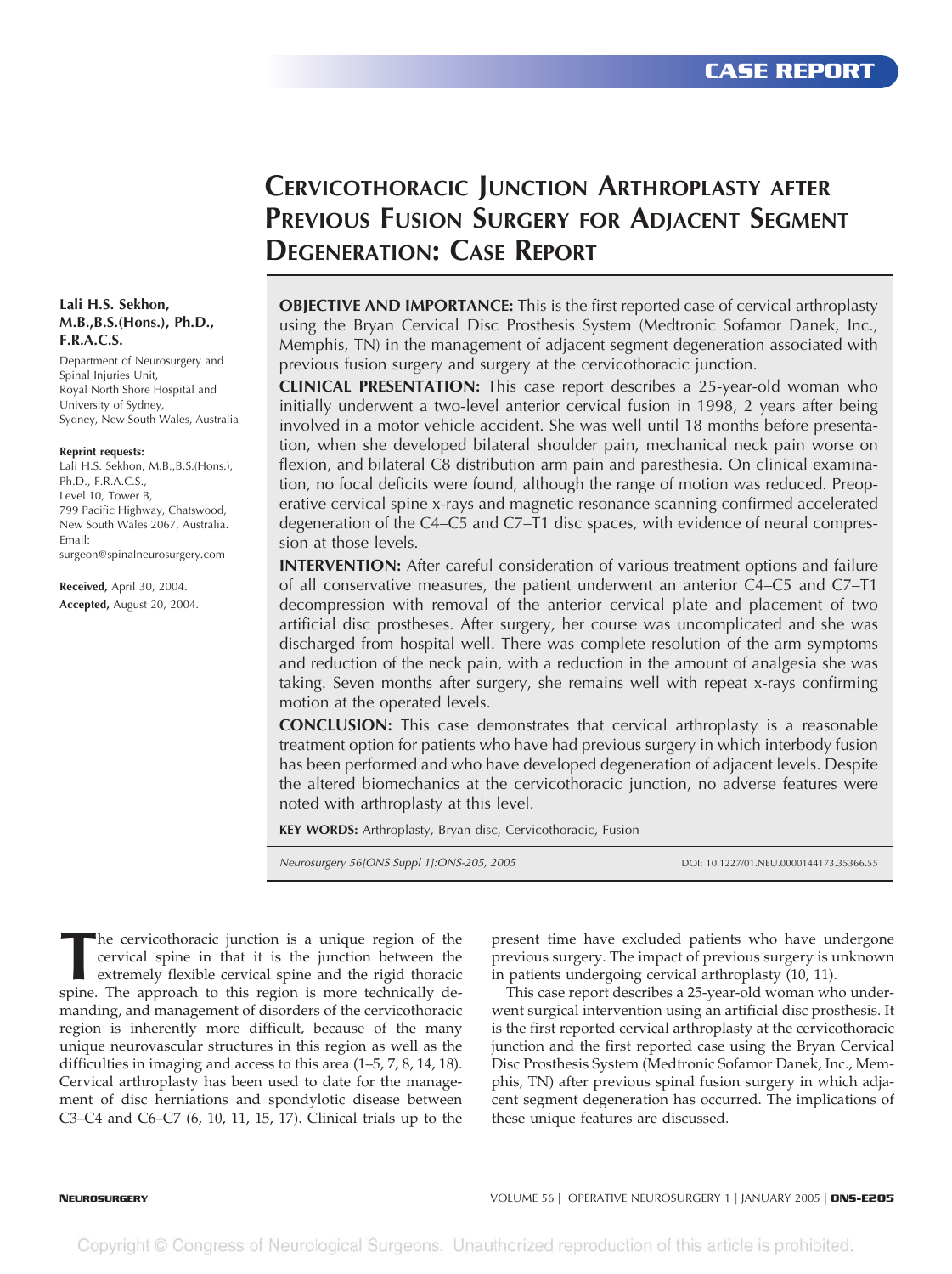

**FIGURE 1.** *Preoperative neutral (*A*), flexion (*B*), and extension (*C*) lateral cervical spine x-rays showing previous solid interbody fusion at the C5–C6 and*

*C6–C7 levels. The degenerative changes above and below the arthrodesed levels are visible as well as the slight kyphosis above in the cranial subaxial spine.*

# **CASE REPORT**

The patient, a 25-year-old woman, was involved in a motor vehicle accident in 1996; at that time, she experienced two cervical disc protrusions. In December 1998, she underwent a two-level C5–C6 and C6–C7 anterior cervical decompression and fusion procedure with left iliac crest grafting and plating. She was well for several years after that but developed new symptoms during the 18 months before presentation at our institution. Her current symptoms encompassed bilateral scapular and trapezius pain, mechanical neck pain, and paresthesia in both arms in the C8 distribution. Physical examination revealed that the patient had a reasonable range of movement of the cervical spine, although extension was limited. There were no focal neurological deficits on examination of the upper or lower limbs.

Preoperative static and dynamic x-rays of the cervical spine and magnetic resonance imaging scans are presented in *Figures 1* and *2*. The plain x-rays revealed a solid fusion from C5 to C7, with mild kyphosis above the level of the fusion. There was suggestion of degeneration of the C4–C5 and C7–T1 disc spaces with osteophytic lipping and loss of disc height. The magnetic resonance imaging scan confirmed that the discs were bulging and degenerative, with some central and foraminal stenosis at both levels above and below the previously fused levels.

The patient was offered surgical intervention in view of the fact that an extensive regimen of conservative therapy had failed. Two-level anterior decompressions were offered, but in view of the significant loss of motion that would occur with a four-level fusion, her current age, and the morbidity associated with her previous iliac crest grafting, the patient requested placement of artificial disc prostheses after decompression. It must be emphasized that it was explained to her that the technique was relatively new and somewhat experimental and that the long-term implications were not known.

# **SURGICAL TECHNIQUE**

The precise operative technique has been described elsewhere (10). The previous anterior cervical locking cervical plate was removed. The C7–T1 level was able to be visualized with lateral fluoroscopy. With use of the Bryan Cervical Disc Prosthesis System, an anterior cervical discectomy at C7–T1 was performed, and a



**FIGURE 2.** *Preoperative sagittal T2 weighted magnetic resonance imaging scan showing disc bulging at the C4–C5 and C7–T1 levels above and below the fused levels.*

16-mm artificial disc prosthesis was then placed at this level. This was repeated at the C4–C5 level, where a 15-mm prosthesis was placed. There were no complications resulting from the surgical procedure. The total operating time was 2 hours and 50 minutes. No cervical collar was placed.

After surgery, the patient's pain had settled and her numbness had improved. The next day, flexion-extension x-rays of the cervical spine demonstrated maintenance of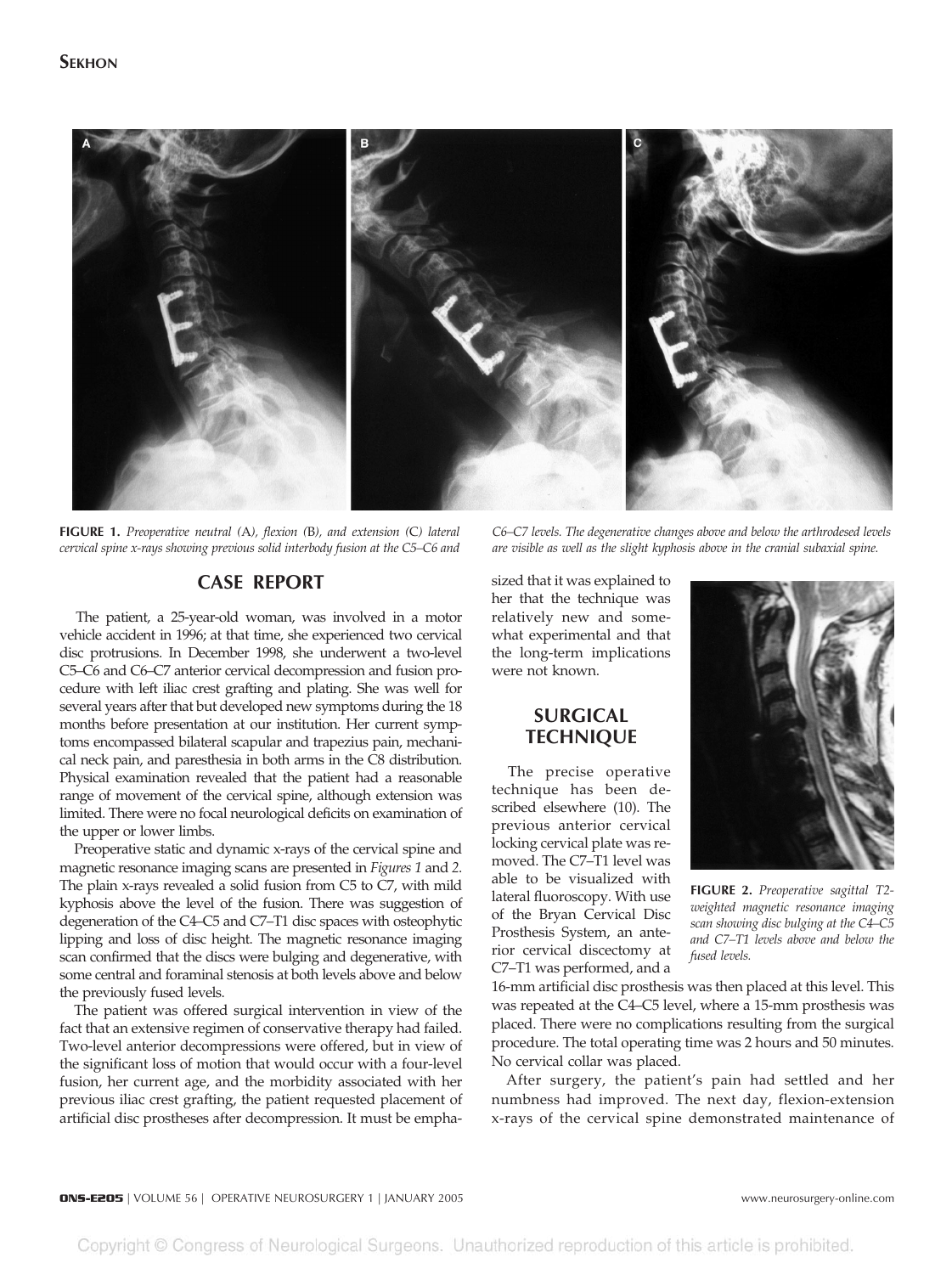

**FIGURE 3.** *Postoperative reconstructed sagittal computed tomographic scan showing placement of the artificial disc prosthesis at the C4–C5 and C7–T1 disc spaces.*

normal motion at the levels of instrumentation with satisfactory placement of the prostheses. Postoperative computed tomographic scanning (*Fig. 3*) confirmed decompression of the neural structures with satisfactory placement of the prostheses. The patient was discharged 72 hours after surgery and was doing well at the last follow-up examination 10 months after surgery, having halved her preoperative pain medications. Repeat x-rays at that time were satisfactory, with no hardware-related complications and motion at the C4–C5 and C7–T1 levels (*Fig. 4*). The preoperative kyphosis present above the fused levels was unchanged after surgery but was manifest by tilting the shells of the superiorly placed prosthesis. There was no evidence of ectopic calcification or osteophyte formation, and there was integrity of motion.

## **DISCUSSION**

The cervicothoracic junction is unique in many aspects. Boockvar et al. (5) reviewed anterior cervicothoracic junc-

tion surgery and made several pertinent comments. They stated that there are unique biomechanical forces in this region because it is the transition between the most lordotic and mobile cervical spine and the kyphotic and relatively immobile thoracic spine. They concurred that approaches can be challenging because of the unique structures that may be present in this area and also stated that failure of arthrodesis may occur with a higher frequency here because of these factors and that posterior supplemental instrumentation may be required. The approach used in this case achieves single-stage anterior decompression of the cervicothoracic junction; because of the aforementioned shortcomings of arthrodesis in this region, it may, in fact, suggest that maintaining motion in this region is essential to avoid the unique forces in this region leading to construct failure.

Use of the Bryan Cervical Disc Prosthesis System has been reported in the literature for the past 3 years. Goffin et al. (10) originally described the use of the prosthesis for single-level spondylotic disease. The same group more recently reported on their 3-year follow-up experience in this single-level group as well as on their 1-year follow-up experience in those patients undergoing two-level arthroplasty (11). The role of arthroplasty in cervical myelopathy has also been suggested (15), and arthroplasty has been used to reverse a prior cervical fusion (16). The prosthesis was originally developed and recommended for disc or spondylotic disease between C3–C4 and C6–C7. No data are available on its use at the cervicothoracic junction, and, technically, this can be demanding, because the insertion of this prosthesis is performed with fluoroscopic guidance. Navigation systems may allow easier surgery at this level in the future.

Adjacent segment degeneration is one of the most contentious issues in the prognostication of spinal disease as well as in discussion of the potential implications of cervical arthroplasty. Hilibrand et al. (12) reported on the incidence



**FIGURE 4.** *Postoperative anteroposterior (*A*), neutral lateral (*B*), flexion (*C*), and extension lateral (*D*) cervical spine x-rays showing motion at the*

*C4–C5 and C7–T1 levels. Kyphosis above the previous fusion is reflected in tilting of the C4–C5 titanium shells.*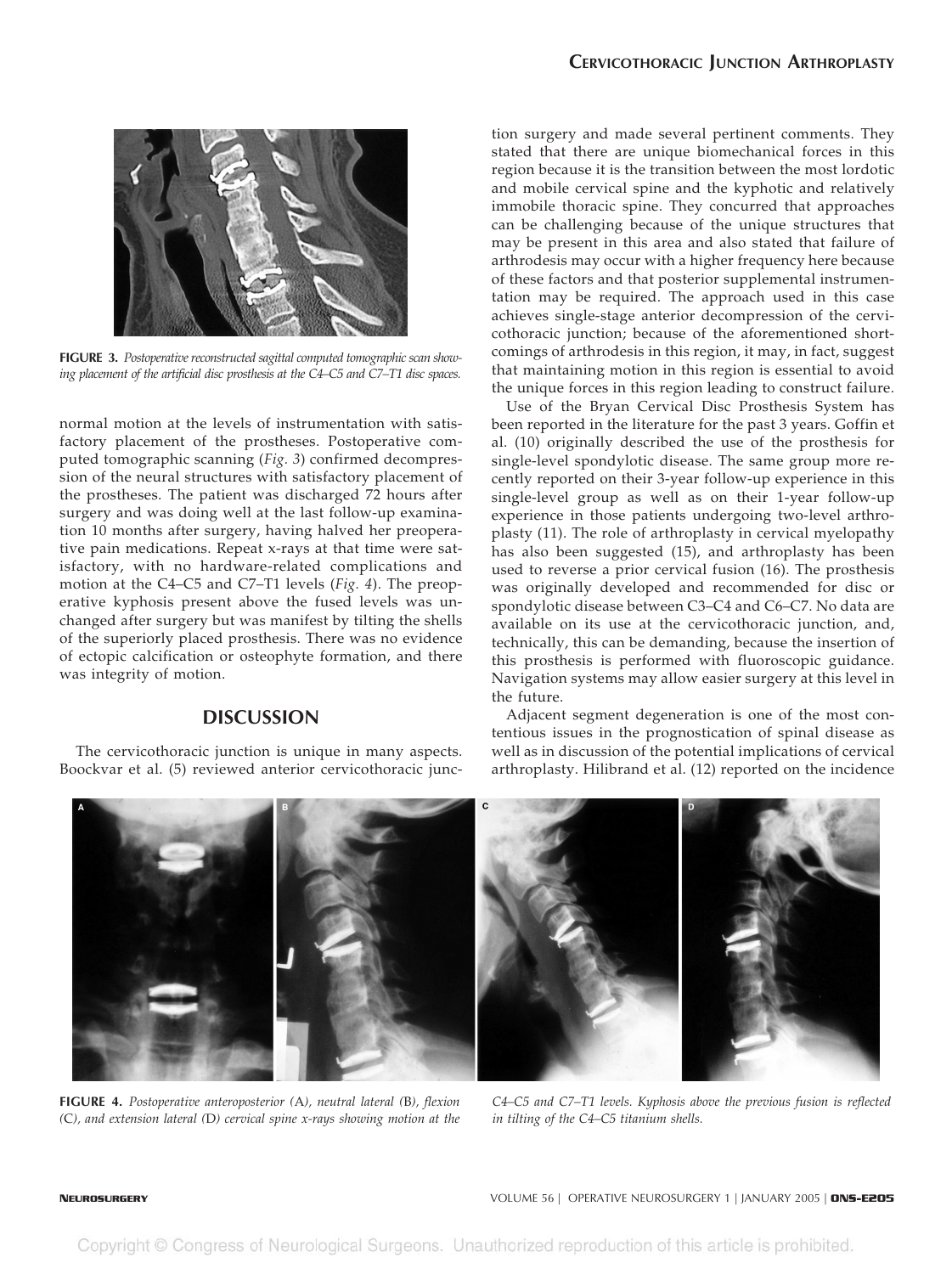#### **SEKHON**

of adjacent segment disease after cervical spine arthrodesis in 374 patients, with a survivorship analysis predicting that 25.6% of these patients would develop new disease at an adjacent level within 10 years after the operation. More than two-thirds of all patients in whom new disease developed had failure of nonoperative management and needed additional operative procedures. Since this publication, other authors have reported abnormal motion adjacent to a fused segment (9, 13).

### **CONCLUSIONS**

This case study reports the unique use of a cervical arthroplasty prosthesis to manage disease at the cervicothoracic junction and at C4–C5, adjacent to a two-level instrumented fusion, in a patient who had undergone previous surgery. Decompression was achieved, and motion was maintained. The clinical and radiological outcomes were satisfactory. The long-term implications of cervical arthroplasty are not known. It may be that the best patients for these procedures are, in fact, those who have undergone previous cervical arthrodesis and are having degeneration at adjacent segments. These patients have fulfilled the criteria for adjacent segment degeneration and have already lost motion segments. Further studies are under way to evaluate this subset of cervical arthroplasty patients, and with long-term follow-up, many unanswered questions may be addressed.

### **REFERENCES**

- 1. An HS, Vaccaro A, Cotler JM, Lin S: Spinal disorders at the cervicothoracic junction. **Spine** 19:2557–2564, 1994.
- 2. An HS, Wise JJ, Xu R: Anatomy of the cervicothoracic junction: A study of cadaveric dissection, cryomicrotomy, and magnetic resonance imaging. **J Spinal Disord** 12:519–525, 1999.
- 3. Bailey AS, Stanescu S, Yeasting RA, Ebraheim NA, Jackson WT: Anatomic relationships of the cervicothoracic junction. **Spine** 20:1431–1439, 1995.
- 4. Birch R, Bonney G, Marshall RW: A surgical approach to the cervicothoracic spine. **J Bone Joint Surg Br** 72B:904–907, 1990.
- 5. Boockvar JA, Philips MF, Telfeian AE, O'Rourke DM, Marcotte PJ: Results and risk factors for anterior cervicothoracic junction surgery. **J Neurosurg** 94:12–17, 2001.
- 6. Bryan VE Jr: Cervical motion segment replacement. **Eur Spine J** 11[Suppl 2]:S92–S97, 2002.
- 7. Cathie AG: The cervicothoracic area: Some clinical and practical considerations. **J Am Osteopath Assoc** 59:513–519, 1960.
- 8. Daffner SD, Vaccaro AR: Managing disorders of the cervicothoracic junction. **Am J Orthop** 31:323–327, 2002.
- 9. Eck JC, Humphrey C, Lim TH, Jeong ST, Kim JG, Hodges SD, An HS: Biomechanical study on the effect of cervical spine fusion on adjacent-level intradiscal pressure and segmental motion. **Spine** 27:2431–2434, 2002.
- 10. Goffin J, Casey A, Kehr P, Liebig K, Lind B, Logroscino C, Pointillart V, Van Calenbergh F, Van Loon J: Preliminary clinical experience with the Bryan Cervical Disc Prosthesis. **Neurosurgery** 51:840–847, 2002.
- 11. Goffin J, Van Calenbergh F, Van Loon J, Casey A, Kehr P, Liebig K, Lind B, Logroscino C, Sgrambiglia R, Pointillard V: Intermediate follow-up after treatment of degenerative disc disease with the Bryan Cervical Disc Prosthesis: Single level and bi-level. **Spine** 28:2673–2678, 2003.
- 12. Hilibrand AS, Carlson GD, Palumbo MA, Jones PK, Bohlman HH: Radiculopathy and myelopathy at segments adjacent to the site of a previous anterior cervical arthrodesis. **J Bone Joint Surg Am** 81A:519–528, 1999.
- 13. Kulkarni V, Rajshekhar V, Raghuram L: Accelerated spondylotic changes adjacent to the fused segment following central cervical corpectomy: Magnetic resonance imaging study evidence. **J Neurosurg Spine** 100:2–6, 2004.
- 14. Rundle FF, De Lambert RM, Epps RG: Cervicothoracic tumors: A technical aid to their roentgenologic localization. **Am J Roentgenol Radium Ther Nucl Med** 81:316–321, 1959.
- 15. Sekhon LHS: Cervical arthroplasty in the management of spondylotic myelopathy. **J Spinal Disord Tech** 16:307–313, 2003.
- 16. Sekhon LHS: Reversal of cervical fusion with a cervical arthroplasty prosthesis: Case report. **J Spinal Disord Tech** (in press).
- 17. Sekhon LHS: Two level artificial disc placement for spondylotic cervical myelopathy: Case report. **J Clin Neurosci** 11:412–415, 2004.
- 18. Xu R, Grabow R, Ebraheim NA, Durham SJ, Yeasting RA: Anatomic considerations of a modified anterior approach to the cervicothoracic junction. **Am J Orthop** 29:37–40, 2000.

#### **Acknowledgment**

I have no financial interest in the technology described in this report.

# **COMMENTS**

This is an interesting application of cervical arthroplasty in the treatment of a degenerative spondylosis at two levels in the cervical spine, above and below a previously performed two-level fusion. I remain on the fence about the usefulness and long-term outcome of cervical disc replacement with a mechanical prosthesis. I salute the forward thinking and investigative efforts of those who lead the development of this technology and its application. I have concerns about the durability of these devices and important patient-related fears about how the devices will fail (gradually or catastrophically?) and how we will treat these patients once device failure occurs. The outcome of this patient at 10 to 12 months after surgery is good, but the follow-up period is much too short to provide any assurance of long-term success. As a practical matter, if the disc space degeneration above (and below) the previous two-level fusion is enhanced or accelerated by a failure of the original procedure to restore cervical lordosis, would not disc replacement (arthroplasty) at a level of cervical sagittal imbalance (kyphosis) be expected to fail as well? We have much to learn about these devices and their ultimate application and usefulness.

#### **Mark N. Hadley**

*Birmingham, Alabama*

**A** single case of an arthroplasty procedure is described.<br>Two levels were treated, one of which was C7–T1. This patient's course underscores the problem of adjacent-segment degeneration. The motion at C7–T1 is not normal. The less the segmental mobility before arthroplasty, the less likely it is that motion will be preserved in the long term. The follow-up is rather short, and so we really do not know what the final outcome will be.

The C7–T1 segment is anatomically different from the rest of the subaxial cervical spine. It is the transition between the